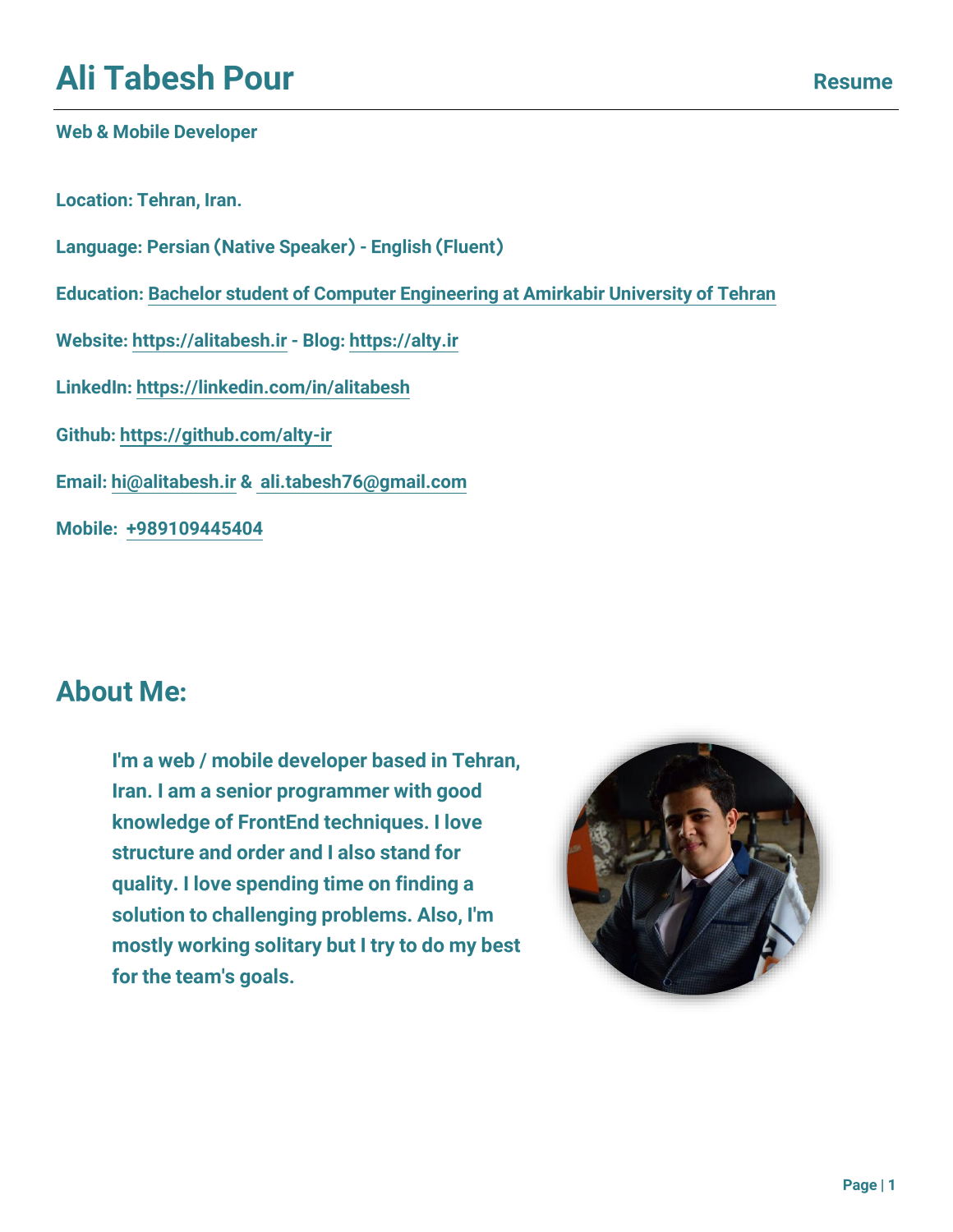**Web & Mobile Developer**

## **Skills:**

### **Web Development:**

- **- BackEnd: ASP.NET(Webform,MVC,Core), C#, Node.js**
- **- FrontEnd: HTML, CSS, Bootstarp, PWA, JavaScript, JQuery, Vue.js, Nuxt.js**
- **- Database: MSSQL, MySQL, PostgreSQL, Mongo**
- **- CMS: WordPress**

### **Mobile Development :**

**Cordova (IOS & Android)** 

### **DevOps & SysAdmin:**

**Windows Server, IIS, Virtualization, ESXi, Linux, Ubuntu, CentOS, Apache, Nginx**

**Server Maintenance, VPN & Mail Server, VOIP & Conferencing Server**

**FTP & DNS Server**

**Security:**

**Web Security, Network Security**

### **Familiar with:**

**CPP, Java(Swing** – **Android), PHP, C#(Winform - Xamarin), Crystal Report, Electron.js React.js, Meteor.js, Proxy Server, OpenVPN, WireGuard, Socket Programming, CDN, Sass, Git, PostgreSQL, MYSQL, WHCMS, Cpanel, Plesk, DNN**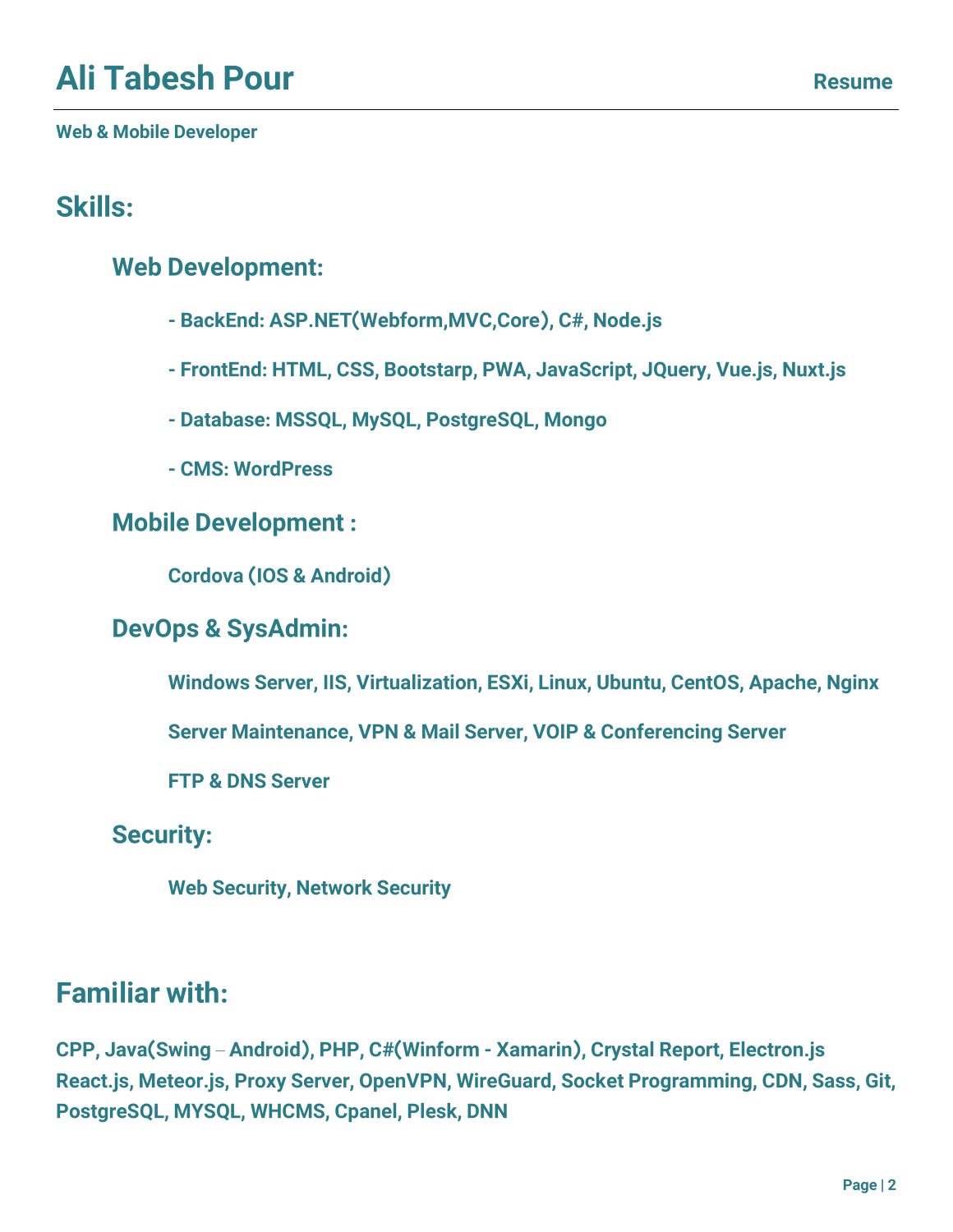# **Ali Tabesh Pour**<br>
Resume

#### **Web & Mobile Developer**

## **Work & Collaboration Experience (Date Sorted - Desc.)**

| <b>Project Title and Details</b>                                                                   | <b>Responsibilities - Skills used</b>                                                 |
|----------------------------------------------------------------------------------------------------|---------------------------------------------------------------------------------------|
| <b>Development of VCV English V.1 website</b>                                                      | <b>FullStack Development</b>                                                          |
| accessible from the link below<br>old.vcv.ir                                                       | ASP.NET(C# - Webform), MSSQL / HTML /<br><b>CSS / Bootstrap / JavaScript / JQuery</b> |
| <b>Material Webinar Website for AUT University</b><br>www.meterialwebinar.ir<br>*Not available now | <b>CMS (WordPress)</b>                                                                |
| <b>UNITeam Website</b><br>www.uniteam.ir<br>* Not available now                                    | <b>HTML/CSS</b>                                                                       |
| <b>CEIT Social Media Website &amp; Mobile Application</b>                                          | <b>PHP Script</b>                                                                     |
| www.ceitbook.ir<br>* Not available now                                                             | <b>Android Development(Java)</b>                                                      |
| <b>Development of VCV English V.2 website</b>                                                      | <b>FullStack Development</b>                                                          |
| Newer and improved version of the last                                                             | ASP.NET Core 2.2(C# - MVC) / MSSQL /                                                  |
| Development – framework and structure changed<br>https://vcv.ir                                    | HTML / CSS / bootstrap / JQuery                                                       |
| <b>Technical Support of Dastnameh Website</b><br>https://dastnameh.ir/                             | <b>CMS (WordPress) / Technical Support</b>                                            |
| <b>7at Url Shortener</b><br>https://7at.ir/                                                        | <b>PHP Script</b>                                                                     |
| <b>Working with Edusa Group</b>                                                                    | <b>Backend</b>                                                                        |
| www.edusa.ir<br><b>*Not available now</b>                                                          | ASP.NET(C# - Webform) / MSSQL                                                         |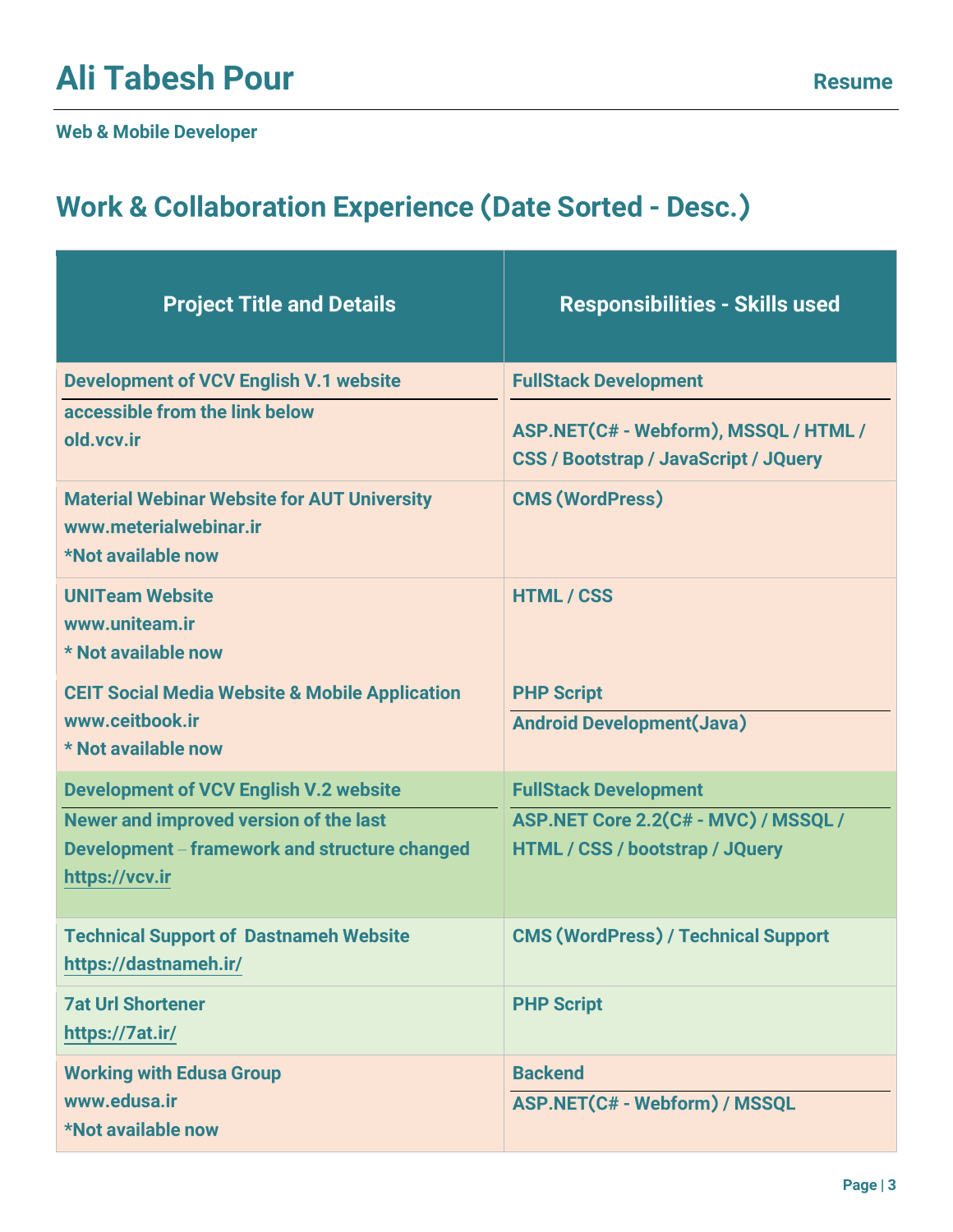# **Ali Tabesh Pour**<br>
Resume

| <b>ParsianTour Agency Website</b><br>https://parsiantour.ir                              | <b>CMS (WordPress)</b>                   |
|------------------------------------------------------------------------------------------|------------------------------------------|
| Dr Abdollahi Website<br>www.dr-abdollahi.com<br>*Not available now                       | <b>CMS (WordPress)</b>                   |
| <b>Sahdis Corporate Website</b><br>www.sahdis.com                                        | <b>FrontEnd</b><br><b>HTML/CSS</b>       |
| <b>Iran Startup School Website</b><br>https://iranstartupschool.com/                     | <b>CMS (WordPress) / Ecommerce</b>       |
| <b>Design ATI International Agency website</b><br>www.atiinter.com<br>*Not available now | <b>CMS (WordPress)</b>                   |
| <b>Development of NexcoHost &amp; Nexco CRM</b><br>https://crm.nexco.ir                  | <b>PHP / Linux &amp; Windows Hosting</b> |
| <b>ModirZoom Website + SEO Optimization</b><br>www.modirzoom.com<br>*Not available now   | <b>CMS (WordPress) / SEO / Ecommerce</b> |
| <b>Development of Ronisim CRM</b><br>https://ronisim.ir                                  | <b>FullStack Development</b>             |
|                                                                                          | ASP.NET Core 2.1(C# - MVC) / MSSQL       |
| <b>AsaMaterial Website</b><br>https://asamaterial.ir/                                    | <b>CMS (WordPress) / SEO</b>             |
| <b>VCVEnglish VOIP Server</b><br>https://vcv.3cx.com.tr:5001/                            | <b>3CX VOIP Server</b>                   |
| <b>Royazi Website</b><br>http://royazi.com/                                              | <b>Technical Consultant</b>              |
| <b>MHK Corperation Website</b><br>www.mhk-co.com<br>*Not available now                   | <b>CMS (WordPress) / SEO</b>             |